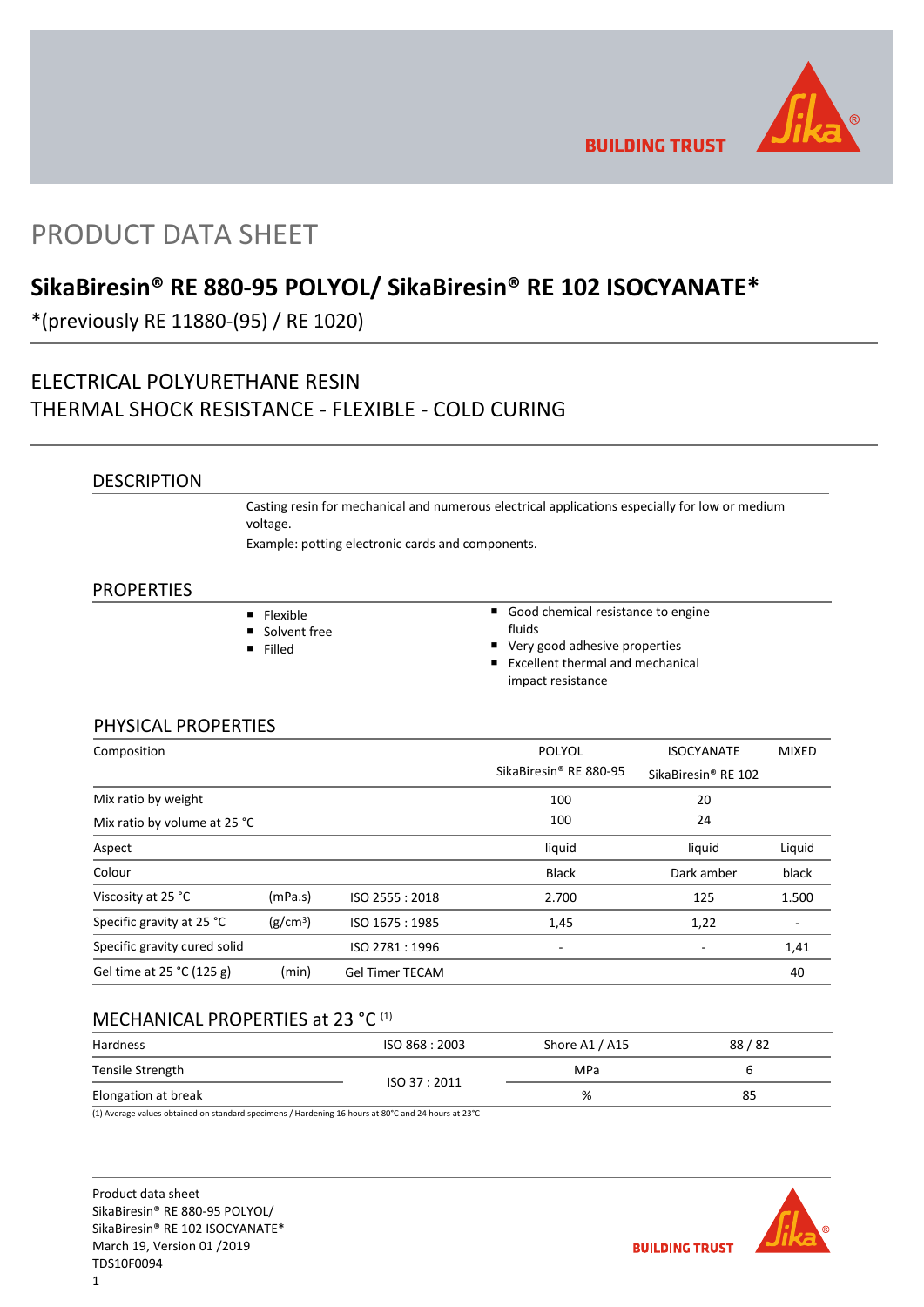## THERMAL AND SPECIFIC PROPERTIES (1)

| Working temperature                                                       |                  | °C                        | $-50$ to $+130$ |
|---------------------------------------------------------------------------|------------------|---------------------------|-----------------|
| Thermal conductivity                                                      | ISO 2582: 1978   | W/m.K                     | 0.34            |
| Glass transition temperature (Tg)                                         | ISO 11359 : 1999 | °C                        | $-25$           |
| Coefficient of thermal expansion (CTE)                                    | ISO 11359 : 1999 | $10^{-6}$ K <sup>-1</sup> |                 |
| $[-10 \text{ to } +130]$ °C                                               |                  |                           | 180             |
| Thermal shock resistance<br>(10 cycles -40/+130°C<br>insert Grower 24 mm) | NF C26.160: 1986 |                           | pass            |
| Water absorption $(23^{\circ}C - 24$ Hours)                               | ISO 62:1999      | %                         | 0,5             |
| Directive 2015/863/EU (ROHS) (2)                                          |                  | -                         | Conform         |

(1) Average values obtained on standard specimens / Hardening 16 hours at 80°C and 24 hours at 23°C.

(2) European directive on the restriction of the use of certain hazardous substances electrical and electronic equipment.

## DIELECTRIC AND INSULATING PROPERTIES at 23°C **(1)**

| Dielectric strength (50 Hz - 1 mm)       | CEI 60243-1 E2:1998 | kV/mm        | 23          |
|------------------------------------------|---------------------|--------------|-------------|
| Dielectric constant $\epsilon$ (100 Hz)  | CEI 60250 : 1969    |              |             |
| Dissipation factor tan $\delta$ (100 Hz) | CEI 60250 : 1969    |              | $6.10^{-2}$ |
| Volume resistivity (1.000 V)             | CEI 60093 E2:1980   | $\Omega$ .cm | $5.10^{13}$ |

(1) Average values obtained on standard specimens / Hardening 16 hours at 80°C and 24 hours at 23°C

## PROCESSING

- Before use ISOCYANATE SikaBiresin® RE 102 check carefully the absence of crystallisation or dimerization on each package
	- Solid particle presence
	- Cloudy liquid
- In case of crystallization or dimerization, the product must be placed in an oven at  $60^{\circ}$ C until completedrecrystallization (16 hours maximum). Rehomogenize and return to room temperature. After shaking the product into the package, the product is not clear, DO NOT USE THE PRODUCT.
- Setting may be observed on the polyol. In that case, it is necessary to mix the POLYOL part until both colour and aspect become homogeneous. This is not harmful for the product quality.
- Both parts (POLYOL and ISOCYANATE) have to mixed at a temperature higher than 18°C according to the mix ratio indicated on the technical datasheet.Before casting check that parts or moulds are free of any trace of moisture

## HANDLING PRECAUTIONS

Normal health and safety precautions should be observed when handling these products :

- **Ensure good ventilation.**
- Wear gloves, glasses and protective clothes.

For further information, please consult the Safety Data Sheets.

## STORAGE CONDITIONS

Storage at a temperature below 5°C can cause crystallisation and dimerization of the ISOCYANATE SikaBiresin® RE 102.

Shelf life is 12 months for the POLYOL and 12 months for ISOCYANATE in a dry place and in their original unopened containers at a temperature between 15 to 25°C. Any open can must be tightly closed under dry inert gas (dry air, nitrogen, etc…).

## PACKAGING

Packaging information on request, please contact your local sales representative or find your local contact on www.sikaadvancedresins.com

Product data sheet SikaBiresin® RE 880-95 POLYOL/ SikaBiresin® RE 102 ISOCYANATE\* March 19, Version 01 /2019 TDS10F0094

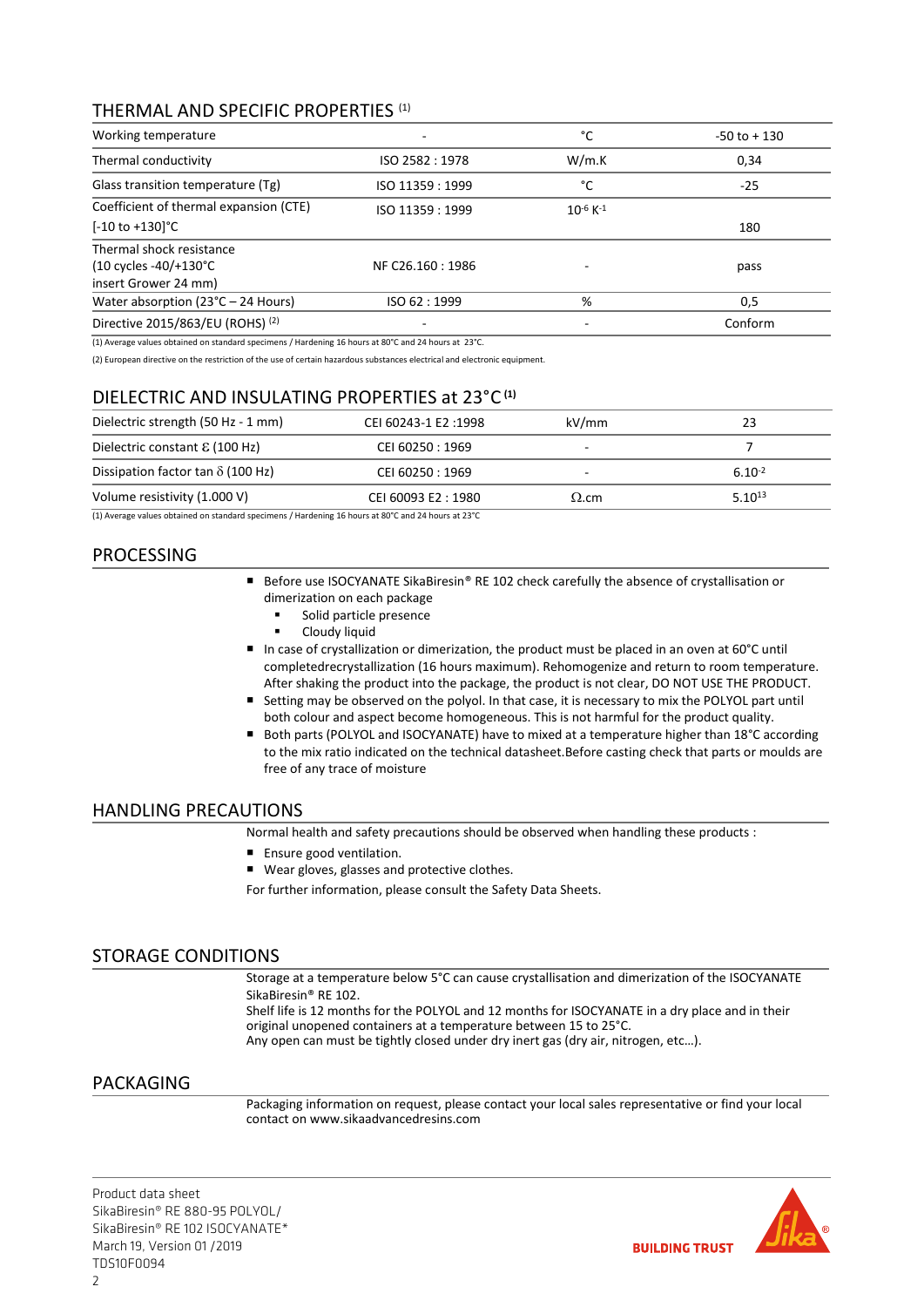The information herein is offered for general guidance only. Advice on specific applications is available on request from the Technical Department of Sika Advanced Resins. Copies of the following publications are available on request: Safety Data Sheets.

## VALUE BASES

All technical data stated in this Product Data Sheet are based on laboratory tests. Actual measured data may vary due to circumstances beyond our control.

## HEALTH AND SAFETY INFORMATION

For information and advice regarding transportation, handling, storage and disposal of chemical products, users shall refer to the actual Safety Data Sheets containing physical, ecological, toxicological and other safety-related data.

#### LEGAL NOTICE

The information, and, in particular, the recommendations relating to the application and end-use of Sika products, are given in good faith based on Sika's current knowledge and experience of the products when properly stored, handled and applied under normal conditions in accordance with Sika's recommendations. In practice, the differences in materials, substrates and actual site conditions are such that no warranty in respect of merchantability or of fitness for a particular purpose, nor any liability arising out of any legal relationship whatsoever, can be inferred either from this information, or from any written recommendations, or from any other advice offered. The user of the product must test the product's suitability for the intended application and purpose. Sika reserves the right to change the properties of its products. The proprietary rights of third parties must be observed. All orders are accepted subject to our current terms of sale and delivery. Users must always refer to the most recent issue of the local Product Data Sheet for the product concerned, copies of which will be supplied on request.